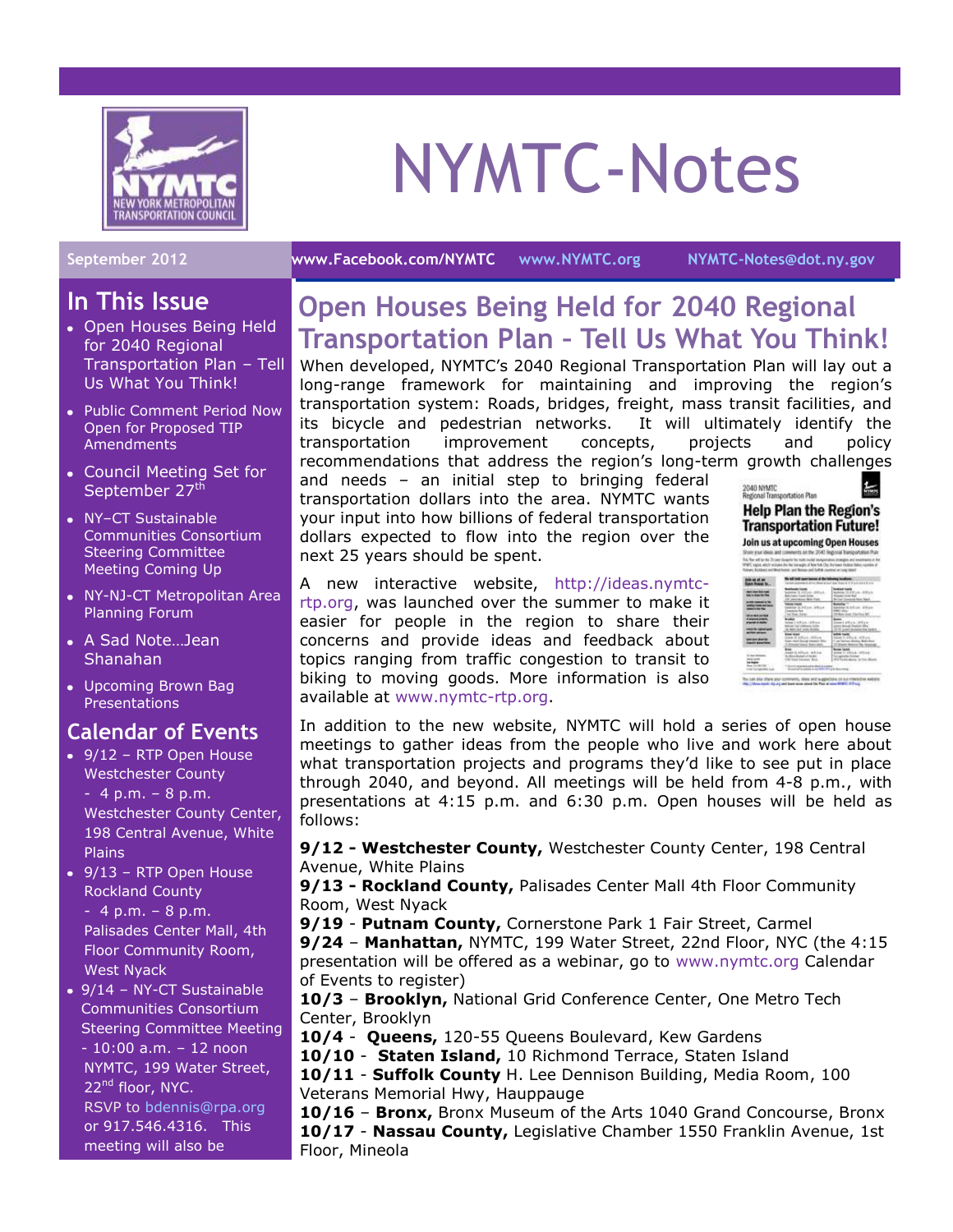available as a webinar. To register go to [http://tinyurl.com/Sept-14-](http://tinyurl.com/Sept-14-SCI-meeting) [SCI-meeting](http://tinyurl.com/Sept-14-SCI-meeting)

 $\bullet$  9/19 - Brown Bag: September 11 Memorial Program - 12:00 noon NYMTC, 199 Water Street, 22<sup>nd</sup> floor, NYC. RSVP to 212.383.7200 or [lisa.daglian@dot.ny.gov](mailto:lisa.daglian@dot.ny.gov)

This meeting will also be available as a webinar. To register go to [http://tinyurl.com/Sept-](http://tinyurl.com/Sept-19BB)[19BB](http://tinyurl.com/Sept-19BB)

- 9/19 RTP Open House Putnam County  $-4$  p.m.  $-8$  p.m. Cornerstone Park, 1 Fair Street, Carmel
- 9/24 RTP Open House Manhattan

 $-4$  p.m.  $-8$  p.m. NYMTC, 199 Water Street, 22nd Floor, NYC (the 4:15 presentation will be offered as a webinar, go to [http://tinyurl.com/RTP-](http://tinyurl.com/RTP-Open-House)[Open-House](http://tinyurl.com/RTP-Open-House) to register)

- 9/27 Council Meeting - 1 p.m. – 2:30 p.m. NYMTC, 199 Water Street, 22<sup>nd</sup> floor, NYC. RSVP to 212.383.7200 or [lisa.daglian@dot.ny.gov](mailto:ldaglian@dot.state.ny.us)
- 10/3 RTP Open House Brooklyn

 $-4$  p.m.  $-8$  p.m. National Grid Conference Center, One Metro Tech Center, Brooklyn

- $\cdot$  10/4 MAP Forum  $-9:30$  a.m.  $-1$  p.m. NYMTC, 199 Water St, 22<sup>nd</sup> floor, NYC. RSVP to 212.383.7200 or [lisa.daglian@dot.ny.gov](mailto:lisa.daglian@dot.ny.gov)
- $\cdot$  10/4 RTP Open House **Queens**

 $-4$  p.m.  $-8$  p.m. 120-55 Queens Boulevard, Kew Gardens

 $\bullet$  10/10 – RTP Open House Staten Island

# **Public Comment Period Now Open for Proposed TIP Amendments**



A public comment period closes Wednesday, September 19<sup>th</sup> at 4PM for proposed amendments to the FFY 2011- 15 Transportation Improvement Program (TIP). The proposed amendments program funding for 11 projects, six for the New York City Department of Transportation, and five for the MTA. Details of the proposed changes can be accessed through [www.NYMTC.org.](http://www.nymtc.org/)

## **Council Meeting Set for September 27th** NYMTC, 199 Water Street, 22<sup>nd</sup> floor, Manhattan. 1:00 PM - 2:30 PM

On September 27, 2012, NYMTC's members will come together to discuss

key themes of the new Regional Transportation Plan, take action to adopt a revised Public Involvement Plan and supplemental operating procedures, and include two new Select Bus Service projects in the fiscally constrained portion of the 2010-2035 Plan. The meeting will also include a presentation on *Financing Transportation Improvements* by Kevin DeGood, Deputy Policy Director, Transportation for America. The agenda and resolutions, including the revised



draft Public Involvement Plan and Operating Procedures, will be posted on [www.nymtc.org](http://www.nymtc.org/) in advance of the meeting.

At a special Council meeting held on August 20, 2012, NYMTC's members adopted the Transportation Conformity Determination, and voted to include the Tappan Zee Hudson River Crossing Project in NYMTC's 2010-



2035 fiscally-constrained Regional Transportation Plan and its 2011- 2015 Transportation Improvement Program. The meeting included a presentation on the bridge project and provided an opportunity for public comment. A copy of the presentation

is available on [www.nymtc.org.](http://www.nymtc.org/)

## **NY–CT Sustainable Communities Consortium Steering Committee Meeting Coming Up**

September 14, NYMTC, 199 Water Street, 22<sup>nd</sup> floor, NYC. 10 AM - noon The next Steering Committee meeting of the New York-Sustainable Communities Consortium will include status reports on several projects in the Consortium's work program, with presentations focusing on New York City's Climate Resilience initiative and other locally-based projects in the



Lower Hudson Valley and New York City. Action items will include resolutions on the selection of professional firms and revisions to the Consortium's MOA. There will also be updates on the collaborative efforts between the New York – Connecticut Sustainable Consortium and the North Jersey Sustainable Communities Consortium. This meeting will be available as a webinar or may be attended in person. Go to

<http://tinyurl.com/Sept-14-SCI-meeting> for more information, to access the meeting agenda and register for the webinar. For more information or to attend in person, please contact Brian Dennis, [bdennis@rpa.org](mailto:bdennis@rpa.org) or 917.546.4316.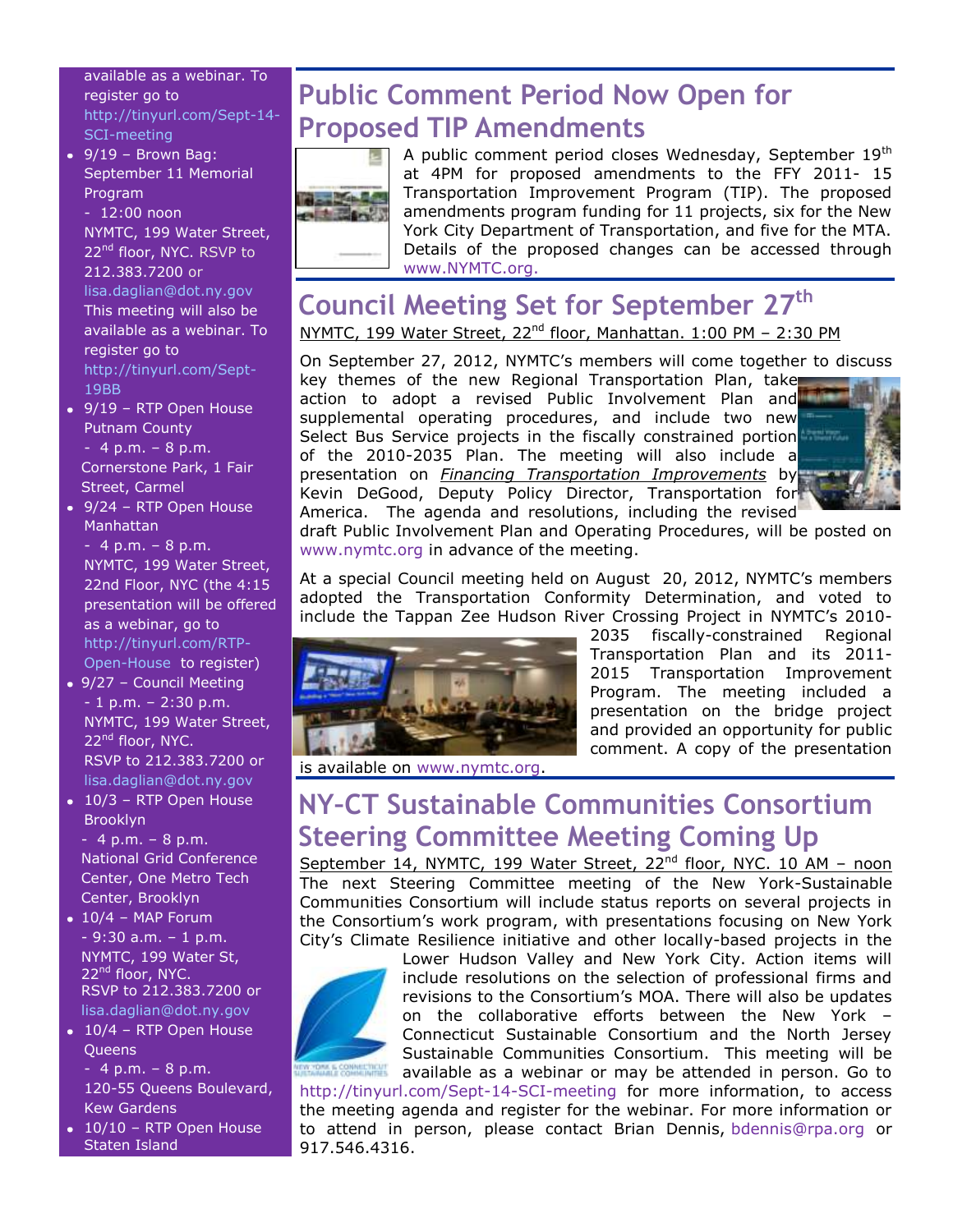- 4 p.m. – 8 p.m. 10 Richmond Terrace, Staten Island

 $\cdot$  10/11 – RTP Open House Suffolk County

 $-4 p.m. - 8 p.m.$ H. Lee Dennison Building, Media Room, 100 Veterans Memorial Hwy, Hauppauge

• 10/16 - RTP Open House Bronx

 $-4$  p.m.  $-8$  p.m. Bronx Museum of the Arts 1040 Grand Concourse, Bronx

 $\bullet$  10/17 - Brown Bag: Equitable Transportation Formula

- 12:00 noon NYMTC, 199 Water Street, 22<sup>nd</sup> floor, NYC. RSVP to 212.383.7200 or [lisa.daglian@dot.ny.gov](mailto:lisa.daglian@dot.ny.gov)  This meeting will also be available as a webinar. To register go to [http://tinyurl.com/Oct-](http://tinyurl.com/Oct-17BB)[17BB.](http://tinyurl.com/Oct-17BB)

 $\overline{\bullet}$  10/17 – RTP Open House Nassau County

 $-4$  p.m.  $-8$  p.m. Legislative Chamber 1550 Franklin Avenue, 1st Floor, Mineola

*NYMTC is a regional council of governments that provides a collaborative transportation planning forum as the metropolitan planning organization for New York City, Long Island and the lower Hudson Valley.*

#### **NYMTC Council Members**

#### **Voting Members**

- Joan McDonald, New York State DOT Commissioner and NYMTC co-chair
- Janette Sadik-Khan, Commissioner, New York City Department of Transportation and NYMTC co-chair
- Amanda Burden, Director, New York City Department of City Planning

## **NY-NJ-CT Metropolitan Area Planning Forum**

October 4, NYMTC, 199 Water Street, 22<sup>nd</sup> floor, Manhattan. 9:30 AM - 1:00PM

On October 4<sup>th</sup>, NYMTC and the adjacent MPOs in New Jersey and Connecticut will hold a public Metropolitan Area Planning Forum to advance the coordination of regional planning in accordance with the provisions of



the Planning Coordination Memorandum Understanding adopted in 2008 by NYMTC, the North Jersey Transportation Planning Authority, South Western Region Planning Organization, Housatonic Valley Council of Elected Officials and Greater Bridgeport/Valley Metropolitan Planning Organization.

The meeting will be held from 9:30 am – 12:30 pm in NYMTC's offices at 199 Water Street, 22<sup>nd</sup> floor, New York. To RSVP call 212.383.7200 or email Lisa Daglian at

[lisa.daglian@dot.ny.gov.](mailto:lisa.daglian@dot.ny.gov) The agenda will be available on [www.NYMTC.org](http://www.nymtc.org/) in advance of the meeting.

## **A Sad Note…Jean Shanahan**

Jean Shanahan, Director of the Mid-Hudson South Transportation Coordinating Committee and dear NYMTC colleague, died on August 17,

2012 at the age of 48. A bright and vibrant woman, Jean will be missed by her NYMTC family.

Her obituary read, in part:

*Jean is a graduate of Stissing Mountain High School and earned her BA degree in Geography from SUNY Albany, and Masters in Public Administration from Marist College. After being diagnosed with cancer Jean studied holistic nutrition and received her PHD from Clayton College.* 



*Jean's passion for learning and reading was never satisfied.*

*Jean began working for the Town of Poughkeepsie as a land use planner and worked for the NYS Department of Transportation as an analyst since 1994. She has received numerous awards and promotions during her career.*

*In addition to her career Jean enjoyed a full life with her family and community. She is an active member of Christ Church, Red Hook, served on the town planning board; and was an active Toastmaster and club founder. Jean was recognized as YWCA Women of the Year, Distinguished Toastmaster" in 2006, and as 2006 Engineer of the Year from the NYS Association of Transportation Engineers.* 

*Her love of nature kept her busy running and exercising even as she continued treatments for her illness.*

*Jean was born March 12, 1964 in Sharon, Ct., to Nancy (Joys) and the late Thomas Crown who passed away July 19, 2012.*

*"I tried to enjoy my life and just accept the downs and live each day in spite of them, perhaps to spite them! Life was truly good. See you in heaven…." Jean.*